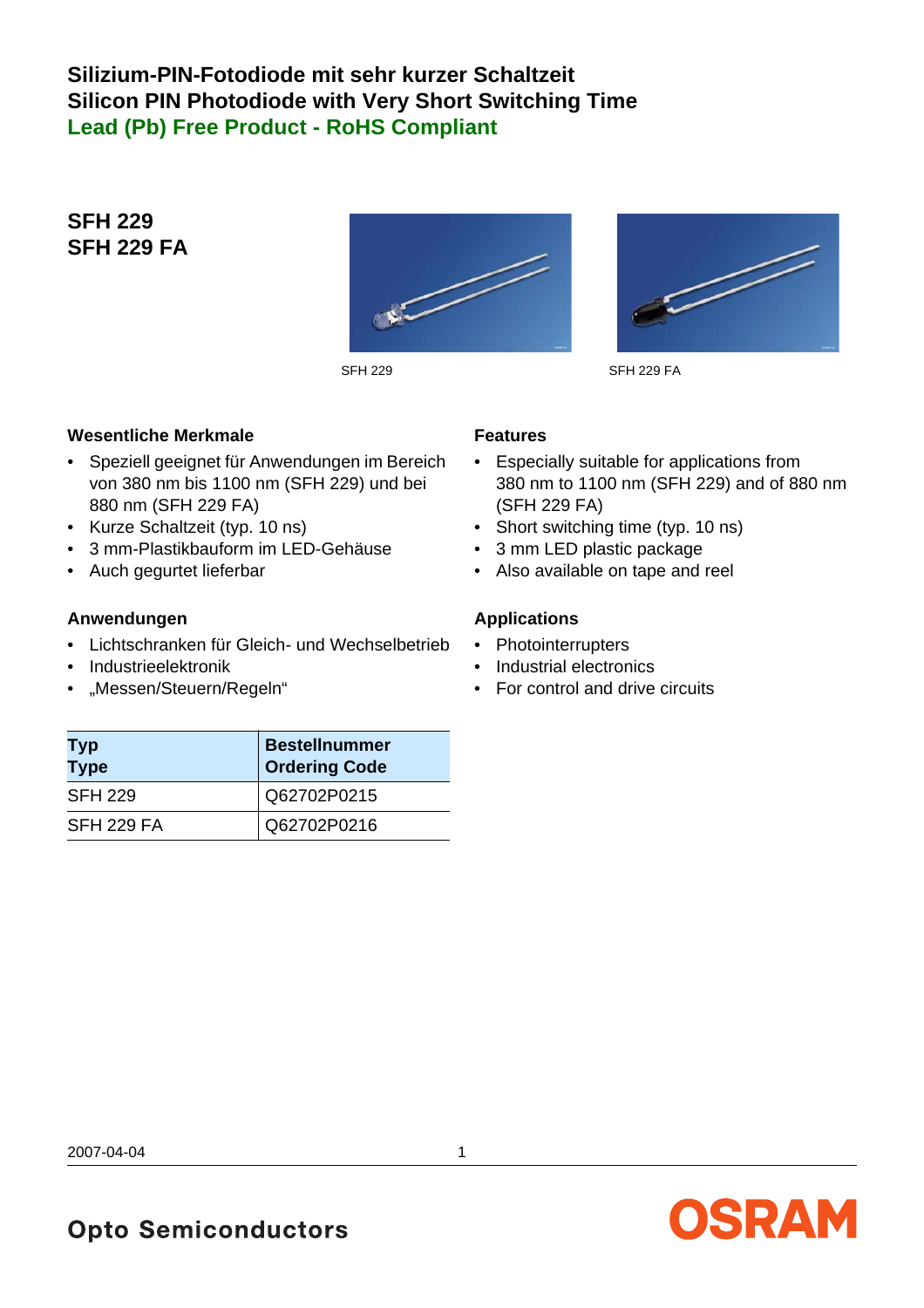#### **Grenzwerte Maximum Ratings**

| <b>Bezeichnung</b><br><b>Parameter</b>                                   | <b>Symbol</b><br><b>Symbol</b>     | <b>Wert</b><br><b>Value</b> | <b>Einheit</b><br><b>Unit</b> |
|--------------------------------------------------------------------------|------------------------------------|-----------------------------|-------------------------------|
| Betriebs- und Lagertemperatur<br>Operating and storage temperature range | $T_{\text{op}}$ ; $T_{\text{stg}}$ | $-40+100$                   | $^{\circ}C$                   |
| Sperrspannung<br>Reverse voltage                                         | $V_{\sf R}$                        | 20                          | ν                             |
| Verlustleistung<br>Total power dissipation                               | $P_{\text{tot}}$                   | 150                         | mW                            |

## **Kennwerte**  $(T_A = 25 \text{ }^{\circ}\text{C})$

#### **Characteristics**

| <b>Bezeichnung</b><br><b>Parameter</b>                                                                                                                                  | <b>Symbol</b><br><b>Symbol</b>         |                      | <b>Wert</b><br><b>Value</b> | <b>Einheit</b><br><b>Unit</b> |
|-------------------------------------------------------------------------------------------------------------------------------------------------------------------------|----------------------------------------|----------------------|-----------------------------|-------------------------------|
|                                                                                                                                                                         |                                        | <b>SFH 229</b>       | <b>SFH 229 FA</b>           |                               |
| Fotostrom<br>Photocurrent<br>$V_R$ = 5 V, Normlicht/standard light A,<br>$T = 2856$ K, $E_V = 1000$ lx<br>$V_R$ = 5 V, $\lambda$ = 950 nm, $E_e$ = 1 mW/cm <sup>2</sup> | $I_{\mathsf{P}}$<br>$I_{\mathsf{P}}$   | 28 ( $\geq$ 18)<br>— | 20 ( $\geq$ 10.8)           | $\mu$ A<br>μA                 |
| Wellenlänge der max. Fotoempfindlichkeit<br>Wavelength of max. sensitivity                                                                                              | $\lambda_{\mathsf{S} \, \mathsf{max}}$ | 860                  | 900                         | nm                            |
| Spektraler Bereich der Fotoempfindlichkeit<br>$S = 10\%$ von $S_{\text{max}}$<br>Spectral range of sensitivity<br>$S = 10\%$ of $S_{\text{max}}$                        | $\lambda$                              | 380  1100            | 730  1100                   | nm                            |
| Bestrahlungsempfindliche Fläche<br>Radiant sensitive area                                                                                                               | $\boldsymbol{A}$                       | 0.3                  | 0.3                         | mm <sup>2</sup>               |
| Abmessung der bestrahlungsempfindlichen Fläche<br>Dimensions of radiant sensitive area                                                                                  | $L \times B$<br>$L \times W$           | $0.56 \times 0.56$   | $0.56 \times 0.56$          | $mm \times mm$                |
| Halbwinkel<br>Half angle                                                                                                                                                | $\varphi$                              | ± 17                 | ± 17                        | Grad<br>deg.                  |
| Dunkelstrom, $V_R = 10$ V<br>Dark current                                                                                                                               | $I_{\mathsf{R}}$                       | 50 ( $\leq$ 5000)    | 50 ( $\leq$ 5000)           | pA                            |
| Spektrale Fotoempfindlichkeit, $\lambda = 850$ nm<br>Spectral sensitivity                                                                                               | $S_{\lambda}$                          | 0.62                 | 0.60                        | A/W                           |
| Quantenausbeute, $\lambda = 850$ nm<br>Quantum yield                                                                                                                    | η                                      | 0.90                 | 0.88                        | <b>Electrons</b><br>Photon    |

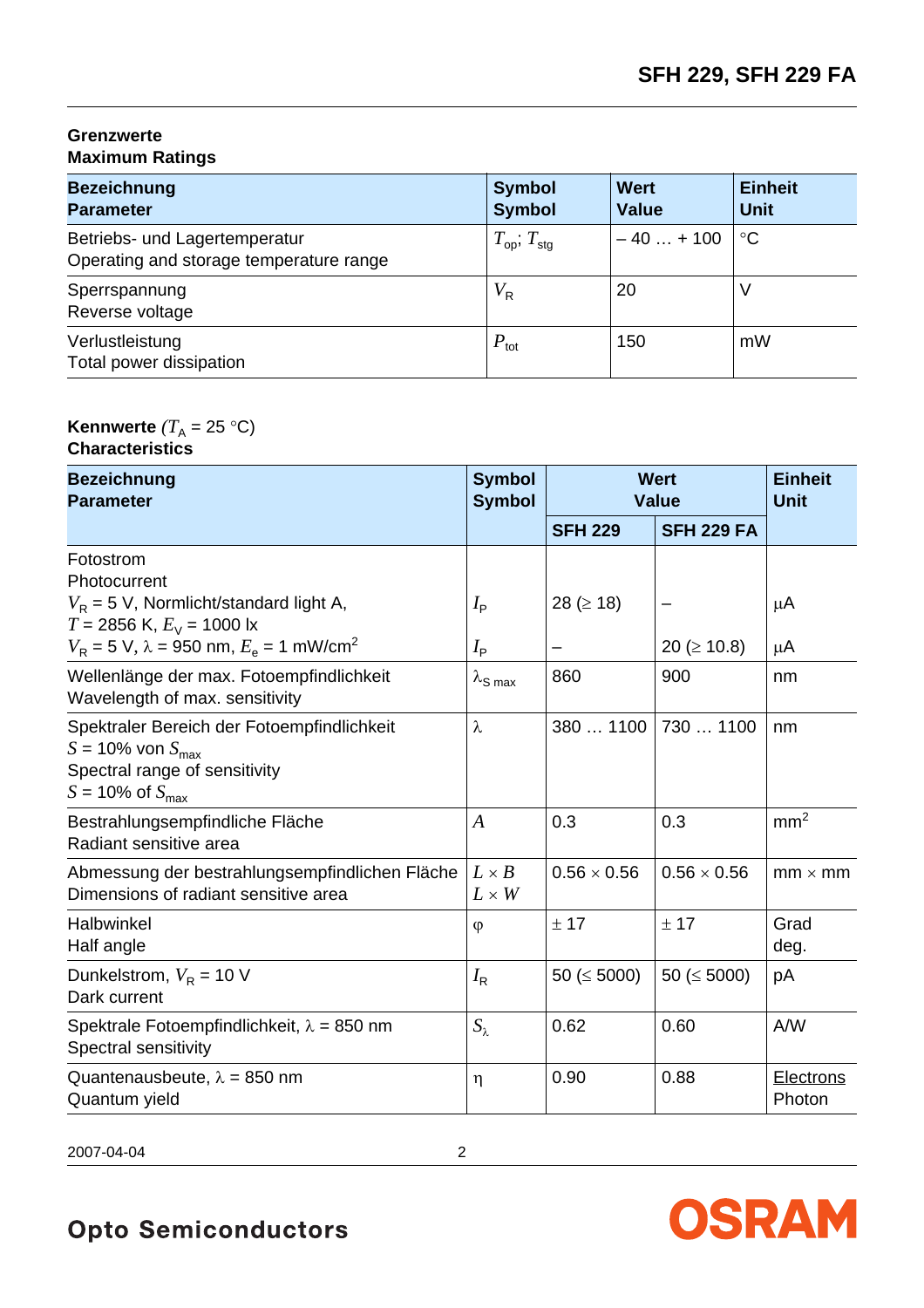#### **Kennwerte**  $(T_A = 25 \text{ }^{\circ}\text{C})$ **Characteristics** (cont'd)

| <b>Bezeichnung</b><br><b>Parameter</b>                                                                                                                                  | <b>Symbol</b><br><b>Symbol</b> | <b>Wert</b><br><b>Value</b> |                       | <b>Einheit</b><br><b>Unit</b> |
|-------------------------------------------------------------------------------------------------------------------------------------------------------------------------|--------------------------------|-----------------------------|-----------------------|-------------------------------|
|                                                                                                                                                                         |                                | <b>SFH 229</b>              | <b>SFH 229 FA</b>     |                               |
| Leerlaufspannung<br>Open-circuit voltage                                                                                                                                |                                |                             |                       |                               |
| $E_v$ = 1000 lx, Normlicht/standard light A,<br>$T = 2856$ K                                                                                                            | $V_{\Omega}$                   | 450 ( $\geq$ 400)           |                       | mV                            |
| $E_e = 0.5$ mW/cm <sup>2</sup> , $\lambda = 950$ nm                                                                                                                     | $V_{\rm O}$                    |                             | 420 ( $\geq$ 370)     | mV                            |
| Kurzschlußstrom<br>Short-circuit current<br>$E_v$ = 1000 lx, Normlicht/standard light A,                                                                                | $I_{\rm SC}$                   | 27                          |                       | μA                            |
| $T = 2856$ K<br>$E_e$ = 0.5 mW/cm <sup>2</sup> , λ = 950 nm                                                                                                             | $I_{\rm SC}$                   |                             | 9                     | μA                            |
| Anstiegs- und Abfallzeit des Fotostromes<br>Rise and fall time of the photocurrent<br>$R_{L}$ = 50 $\Omega$ ; $V_{R}$ = 10 V; $\lambda$ = 850 nm; $I_{p}$ = 800 $\mu$ A | $t_{\rm r}, t_{\rm f}$         | 10                          | 10                    | ns                            |
| Durchlaßspannung, $I_F = 100$ mA, $E = 0$<br>Forward voltage                                                                                                            | $V_{\rm F}$                    | 1.3                         | 1.3                   | V                             |
| Kapazität, $V_R = 0$ V, $f = 1$ MHz, $E = 0$<br>Capacitance                                                                                                             | $C_0$                          | 13                          | 13                    | pF                            |
| Temperaturkoeffizient von $V_{\Omega}$<br>Temperature coefficient of $V_{\Omega}$                                                                                       | $TC_{V}$                       | $-2.6$                      | $-2.6$                | mV/K                          |
| Temperaturkoeffizient von $I_{SC}$<br>Temperature coefficient of $I_{SC}$<br>Normlicht/standard light A<br>$\lambda = 950$ nm                                           | $TC_1$                         | 0.18                        | 0.2                   | $%$ /K                        |
| Rauschäquivalente Strahlungsleistung<br>Noise equivalent power<br>$V_R$ = 10 V, $\lambda$ = 850 nm                                                                      | NEP                            | $6.5 \times 10^{-15}$       | $6.5 \times 10^{-15}$ | $\frac{W}{\sqrt{Hz}}$         |
| Nachweisgrenze, $V_R$ = 10 V, $\lambda$ = 850 nm<br><b>Detection limit</b>                                                                                              | D <sup>*</sup>                 | $8.4 \times 10^{12}$        | $8.4 \times 10^{12}$  | $cm \times$                   |

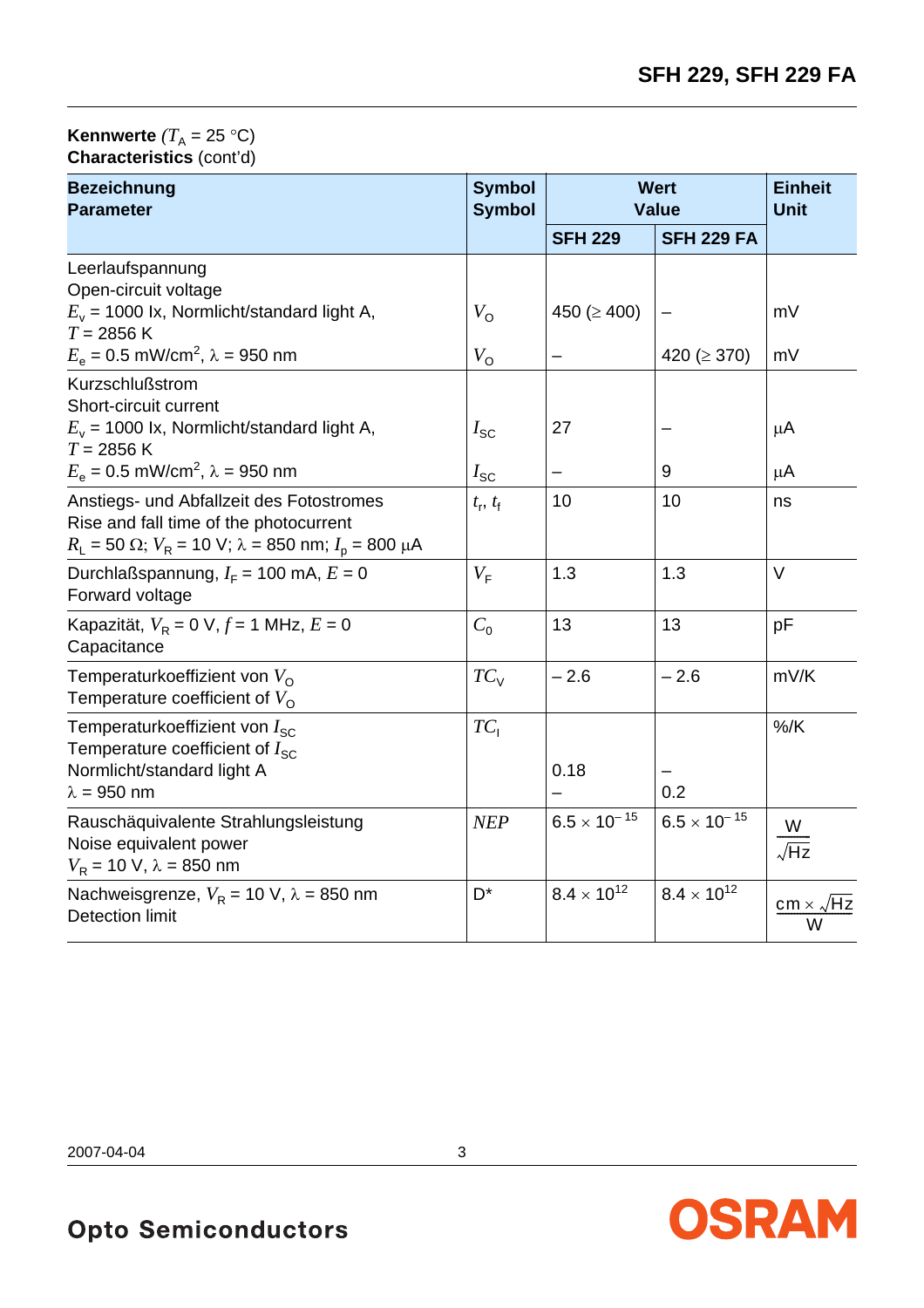### **Relative Spectral Sensitivity**



**Photocurrent**  $I_P = f(E_e)$ ,  $V_R = 5$  V **Open-Circuit Voltage**  $V_{\mathsf{O}} = f(E_{\mathsf{e}})$ **SFH 229 FA**



**Relative Spectral Sensitivity**  $S_{\text{rel}} = f(\lambda)$ 



**Total Power Dissipation**   $P_{\text{tot}} = f(T_A)$ 



**Photocurrent**  $I_P = f(E_v)$ ,  $V_R = 5$  V **Open-Circuit Voltage**  $V_{\text{O}} = f(E_{\text{v}})$ **SFH 229**



**Dark Current**  $I_{\rm R} = f(V_{\rm R})$ ,  $E = 0$ 



OSRAM

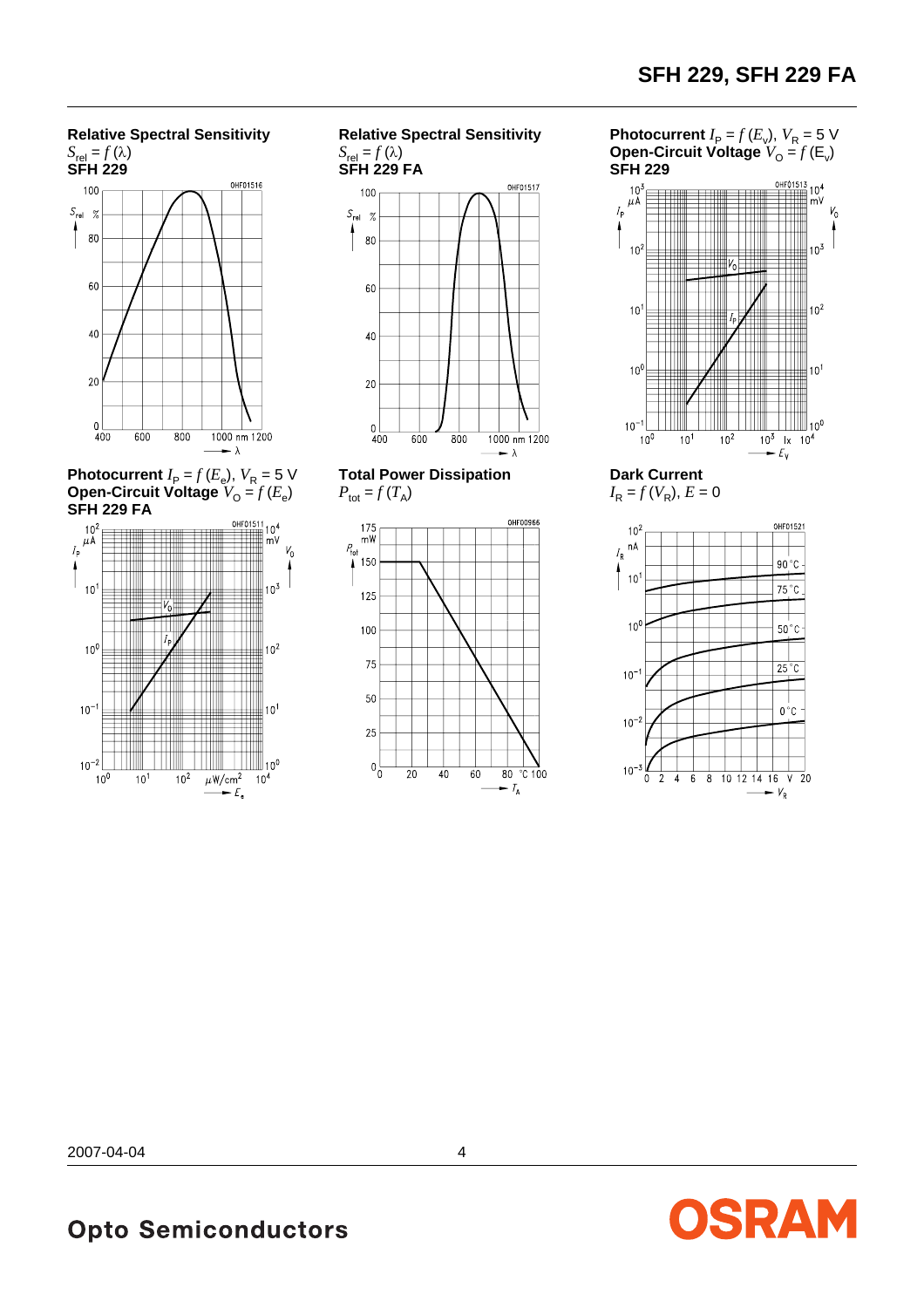



**Directional Characteristics**



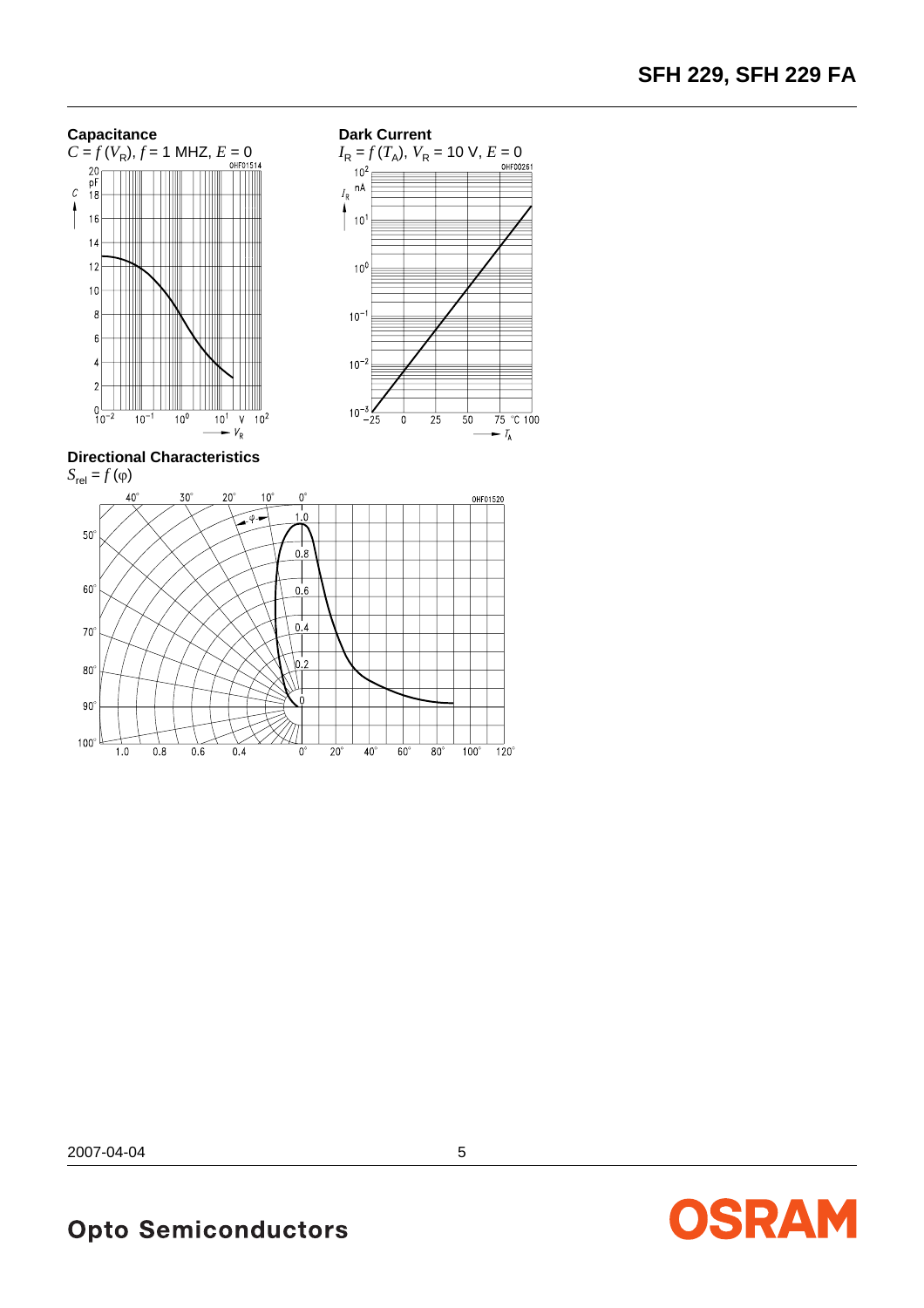OSRAM

#### **Maßzeichnung Package Outlines**



Maße in mm (inch) / Dimensions in mm (inch).

#### **Lötbedingungen Soldering Conditions Wellenlöten (TTW)** (nach CECC 00802) **TTW Soldering** (acc. to CECC 00802)



2007-04-04 6

# **Opto Semiconductors**